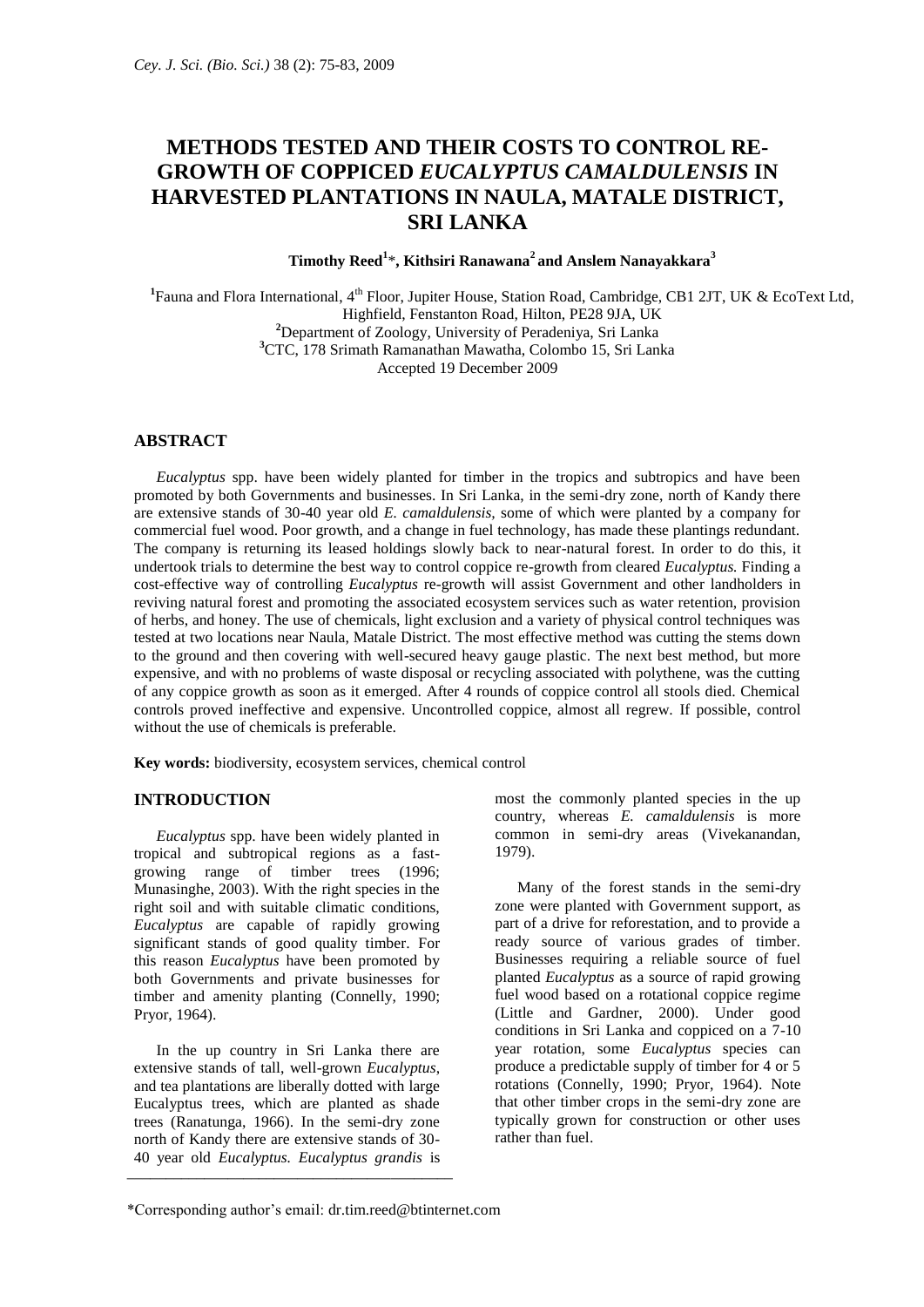| Treatment and<br>month of | Number<br>of stools | Number showing signs of<br>regrowth after 14 days or | Number showing<br>signs of regrowth | Number<br>killed | Significance of<br>difference from |
|---------------------------|---------------------|------------------------------------------------------|-------------------------------------|------------------|------------------------------------|
| application               | cut and             | more                                                 | after 4 weeks or                    |                  | no treatment                       |
|                           | treated             |                                                      | more                                |                  | control $X^2$                      |
| Roundup                   | 25                  | 25                                                   | 25                                  | $\theta$         | P > 0.05                           |
| August 2008               |                     |                                                      |                                     |                  |                                    |
| Roundup water             | 50                  | 50                                                   | 50                                  | $\Omega$         | P > 0.05                           |
| control                   |                     |                                                      |                                     |                  |                                    |
| August 2008               |                     |                                                      |                                     |                  |                                    |
| Kerosene                  | 25                  | 25                                                   | 25                                  | $\Omega$         | P > 0.05                           |
| <b>July 2006</b>          |                     |                                                      |                                     |                  |                                    |
| Formalin                  | 25                  | 25                                                   | 25                                  | $\Omega$         | P > 0.05                           |
| <b>July 2006</b>          |                     |                                                      |                                     |                  |                                    |
| Black polythene           | 50                  | 10- where plastic                                    | 10- where plastic                   | 40               | P < 0.05                           |
| December 2007             |                     | became free                                          | became free                         |                  |                                    |
| Soil only                 | 50                  | 50                                                   | 50                                  | $\Omega$         | P > 0.05                           |
| December 2007             |                     |                                                      |                                     |                  |                                    |
| No treatment              | 100                 | 100                                                  | 96                                  | $\overline{4}$   | n/a                                |
| <b>July 2006</b>          |                     |                                                      |                                     |                  |                                    |

**Table 1. The methods, dates and results of treatments to control coppice re-growth of**  *E. camaldulensis* **at Maragamuwa.**

For tobacco production which has a high fuel need, one of the main costs of production is incurred in the drying stage, as the fresh leaf is dried and cured in kilns (Peedin, 1999). Drying and curing tobacco requires a reliable supply of fuel. Originally, local timber was used, but was replaced with faster growing and more calorifically dependable crops such as *Eucalyptus.* In Sri Lanka the main commercial tobacco grower established *Eucalyptus*  plantations in the up country and the Matale District in the late 1970s, with the intention of providing a reliable and cost-effective supply of fuel wood. In the Naula area 320 ha of land were acquired under lease from Government Agencies and, following their advice, they were planted with *E. camaldulensis* (Table 1), even though the net financial viability of *Eucalyptus* in such areas is questionable (Perera, 1998).

Over time, the relatively slow growth of the *Eucalyptus,* and a change in technology, allowing the use of paddy husk to dry tobacco leaves, meant that the *Eucalyptus* plantation holdings were becoming less financially viable. As a result, the company looked to re-evaluate their holdings, and how they might best be managed for the future. The possibility of returning the holdings slowly back to nearnatural forest was considered. In order to do this, the company had to determine the best way to control coppice re-growth from cleared

*Eucalyptus*. Cheap and effective control of coppice regrowth allows the process of natural recolonisation by native species to occur. Investigation into the most effective methods for controlling *E. camaldulensis* coppice in the semi-dry zone of Sri Lanka is necessary due to the limited information available in the literature. A cost effective method for the control of *E. camaldulensis* coppice in the semi-arid area of Sri Lanka will greatly assist restoration of large areas of native forest in the Naula area and increase the value of the ecosystem services generated by the forests in this area.

## **MATERIALS AND METHODS**

As part of a study in forest recovery, trial plots within a 60 ha. Eucalyptus holding at Maragamuwa near Naula (Figure 1) were studied between 2006 and 2009, and one set of trial plots in the nearby Haduwa planting (Figure 2). At Maragamuwa, seven one hectare plots within the *E. camaldulensis* holding were cleared in 2006 and 2007 and a programme of experimentation started in order to observe the extent of natural forest recovery following clearing of *Eucalyptus*  plantings. A single one hectare plot was cleared at Haduwa in 2008. Methods for control of *Eucalyptus* coppice regrowth were also investigated.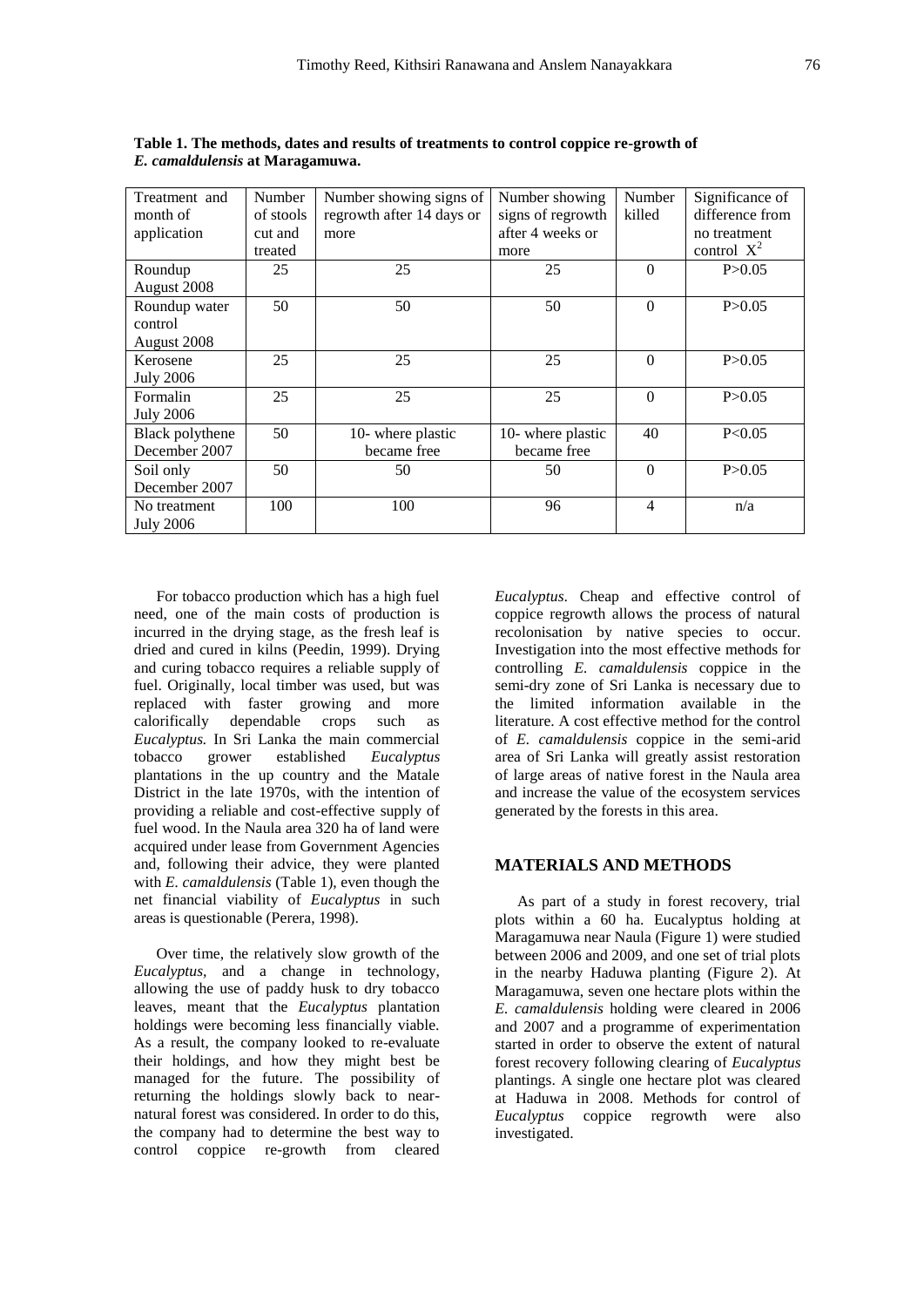

 **Figure 1. Map of Maragamuwa (Matale District),** *Eucalyptus* **plantation showing harvested blocks and the experimental areas (MT & MP) .**



 **Figure 2. Map of Haduwa (Matale District)** *Eucalyptus* **plantation showing harvested block.**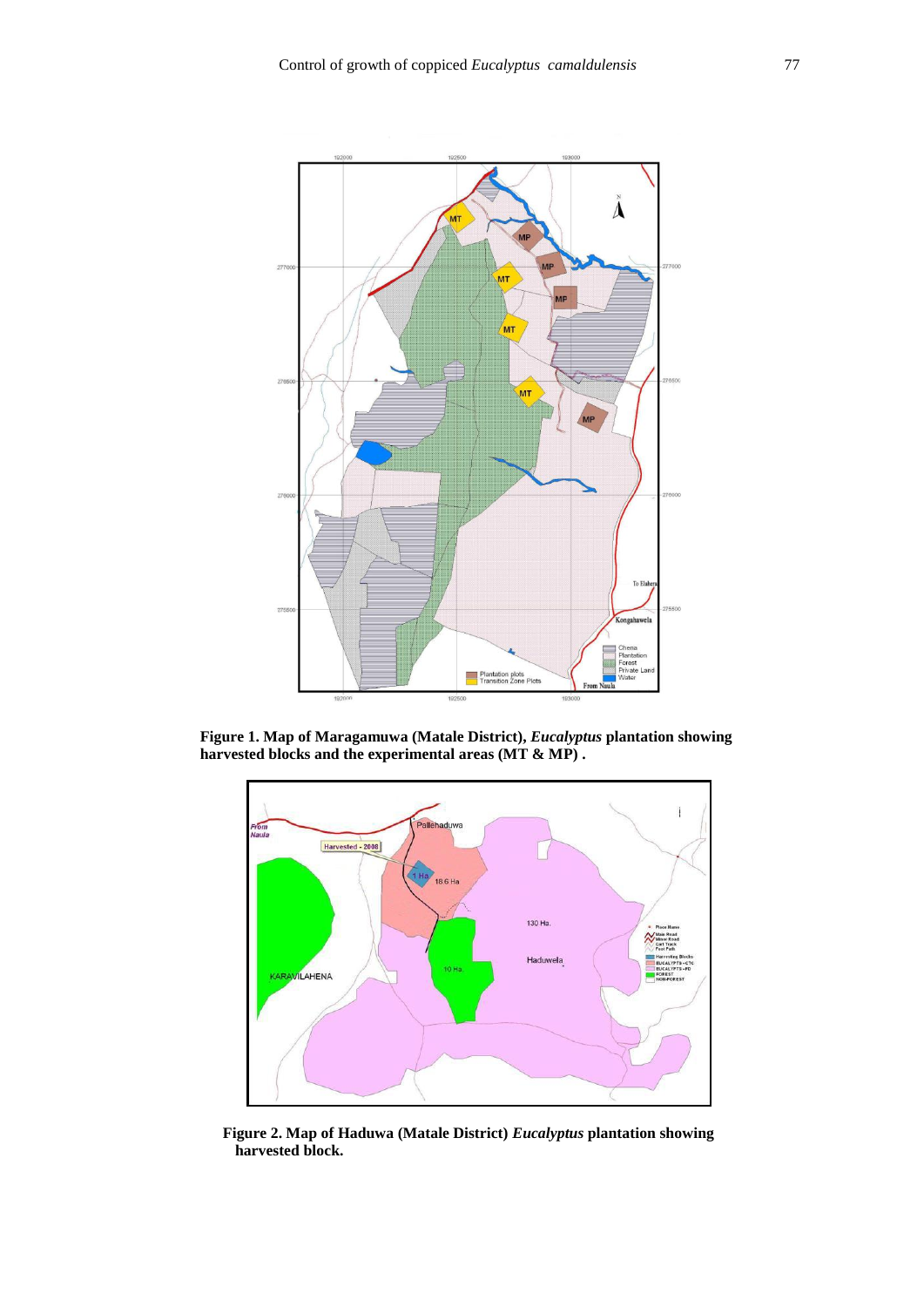When cut down 10-20 cm above the ground *E. camaldulensis* tends to regrow multiple stems and this coppice growth quickly outcompetes other, native, tree species. In order to try and identify the most efficient way of controlling coppice re-growth, a series of treatments was carried out as small rectangular blocks of *E. camaldulensis* were cleared, and the patterns of re-growth of *Eucalyptus* in response to each treatment was monitored. Some of these treatments were labour intensive, and some involved use of chemicals.

Initially planned to run in parallel, because of problems with obtaining materials and delays in obtaining clearance permits for tree removal, not all of the treatments were carried out concurrently (Table 1). A series of treatments was trialled at Maragamuwa, and at Haduwa, where *E. camaldulensis* had been planted at an initial density of 1,200 trees per hectare, although overall survival rate had reduced the number of trees to about 500 per hectare at the time of treatments. Following each treatment, the re-growth of coppice stools was reassessed after 2 weeks to determine growth, and in most cases a second inspection was conducted after 4 weeks in case of delayed effects (Table 1). In the treatment involving cutting regrowth by hand, the active treatment continued for 6 weeks. Treatments were allocated to plots randomly. All of the treatments were applied to rectangular blocks of cleared trees.

## Maragamuwa

*Roundup:* An application of 200 ml of this commercial herbicide was applied (diluted at 400 ml in 10 litres of water as recommended) to each of the stumps of 25 newly cleared trees, across the top and round the cambium margins. Roundup is the commercial name of Glyphosate manufactured by Monsanto.

*Roundup control:* An equivalent volume of water was sprayed in the same way on to 50 newly cleared tree stumps to act as a control.

*Kerosene:* An application of 200 ml of standard kerosene was sprayed on to each of 25 stools in the same way as the roundup application.

*Formalin:* An application of 70ml of formalin (40% Formaldehyde) was applied to 25 newly cleared trees in the same way as the roundup application.

*Black polythene:* After clearing, 50 stools were covered in thick 200 gauge polythene (127 micrometers), and the edges held down by soil, small stones or rocks. The plastic was not properly held down on 10 stools and became loosened during the course of the study.

*Soil coverage:* After clearing, 50 stools were covered in soil to act as a control for the polythene experimentation.

*No treatment:* After clearing 100 stools were left and no other treatments were applied. This treatment acted as a control for all others.

#### Haduwa

*Gramoxone:* Five holes 1cm wide and 5cm deep were bored in each of 25 *Eucalyptus* stumps and 20 ml of undiluted Gramoxone applied to the hole and the opening was sealed with clay. It was also applied round the cambium margins. Gramoxone is the commercial name for Paraquat, manufactured by Syngenta International AG.

*Gramoxone control:* As a form of control, 25 *Eucalyptus stumps* were sprayed with water on the stump tops and around the cambium margins.

*Black polythene:* As in Maragamuwa above, 50 stools were covered in thick gauge polythene, and, unlike Maragamuwa, all edges were held down securely by soil or small stones or rocks.

*Soil coverage:* After clearing, 50 stools were covered in soil.

*Hand cutting four times:* 50 stools were cut close to the ground (10-20 cm above the ground) and the bark stripped to ground level. Over the subsequent six weeks coppice re-growth was removed after appearance up to four times.

*No treatment:* 100 stools were cut and left untreated, as in Maragamuwa.

In each treatment, the numbers of stools with regrowth was recorded initially after 2 weeks, and rechecked after four weeks. Only in hand cutting was the treatment checked for 6 weeks after initial clearance.

#### **Comparisons between treatments**

For each treatment the number of stools regrowing was counted after 14 and 28 days. The numbers regrowing in each treatment were compared with the control where no treatment was applied after cutting, using  $X^2$  tests. In both the Roundup and Gramoxone treatments a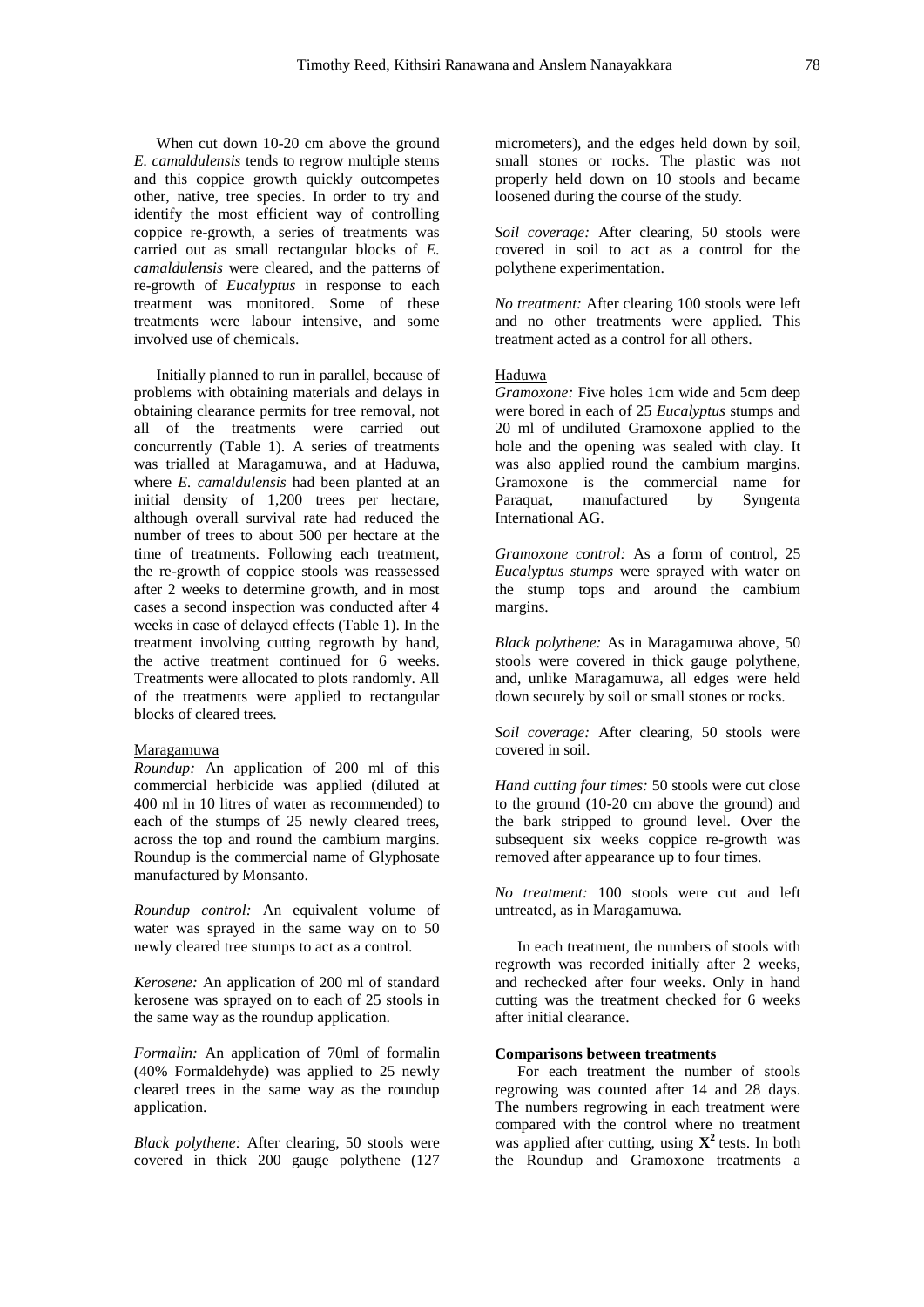control of an application of an equivalent volume of water was applied. Comparisons were not made between other individual pairs of treatments.

# **RESULTS**

#### Maragamuwa

In all treatments at Maragamuwa liquid chemical controls (Roundup, kerosene and formalin) failed to kill the *Eucalyptus* stools, resulting in coppice re-growth. Spraying with water (a simple control treatment for Roundup application) also failed to have any effect on inhibiting coppice re-growth. Covering with soil did not inhibit growth (Table1).

Covering the cut stools with a sheet of thick gauge polythene secured to the ground 30-40cm beyond the cut trunk, and excluding light from getting to the base of the trunk and any live bark, proved an effective inhibitor to coppice growth. In 10 cases the plastic sheets were not properly held down, and winds were able to raise the edges and allow light in. In these instances the coppices grew out from the exposed opening. Where light was only initially excluded by covering with soil, there was no effect on preventing coppice recovery. In all cases the

response observed at 14 days was maintained over a period of 28 days.

### Haduwa

The trials at Haduwa followed those at Maragamuwa. Some of the trials that failed comprehensively at Maragamuwa were not repeated again. There were two new trial variants: drilling holes in the stool of cut *Eucalyptus* and filling these with Gramoxone, and hand cutting the bark on cut trees down to soil level, and cutting off any coppice shoots that subsequently emerged weekly for a minimum of four weeks (Table 2). In addition, the regrowth of coppice on *Eucalyptus* not controlled by hand cutting was monitored over the same duration as the hand cutting and the results compared.

At Haduwa the use of thick gauge polythene, effectively secured to the ground and with no edges left exposed to wind disturbance, was able to stop regeneration of coppice. Leaving the stools covered with soil had no effect. As an alternative chemical application to those used at Maragamuwa, drilling the low cut stumps of *Eucalyptus*, and filling each with Gramoxone, and wiping the cambium margins failed to control regrowth. Repeated rounds of removing emerging coppice stems from 50 stools proved effective after 4 cuts. For the 100 stools used as a comparison over the same period, only four failed to grow coppice when left uncut.

**Table 2. The methods, dates and results of treatments to control coppice re-growth of** *E. camaldulensis* **at Haduwa.**

| Treatment and          | Number of   | Number showing    | Number showing    | Number   | Significance  |
|------------------------|-------------|-------------------|-------------------|----------|---------------|
| month of               | stools cut  | signs of regrowth | signs of regrowth | killed   | of difference |
| application            | and treated | after 14 days or  | after 4 weeks or  |          | from non      |
|                        |             | more              | more              |          | treatment     |
|                        |             |                   |                   |          | control $X^2$ |
| Black polythene        | 75          | $\overline{0}$    | $\theta$          | 75       | P<0.05        |
| February 2008          |             |                   |                   |          |               |
| Soil only              | 75          | 75                | 75                | $\Omega$ | P > 0.05      |
| February 2008          |             |                   |                   |          |               |
| Gramoxone              | 25          | 25                | 25                | $\Omega$ | P > 0.05      |
| June 2008              |             |                   |                   |          |               |
| Gramoxone water        | 25          | 25                | 25                | $\theta$ | P > 0.05      |
| control                |             |                   |                   |          |               |
| Hand cutting           | 50          | After 2 cuts 30   | $\theta$          | 50       | P < 0.05      |
| coppice $\leq 4$ times |             |                   |                   |          |               |
| September 2008         |             |                   |                   |          |               |
| Tree cut, coppice      | 100         | 100               | 96                | 4        | n/a           |
| left uncontrolled      |             |                   |                   |          |               |
| September 2008         |             |                   |                   |          |               |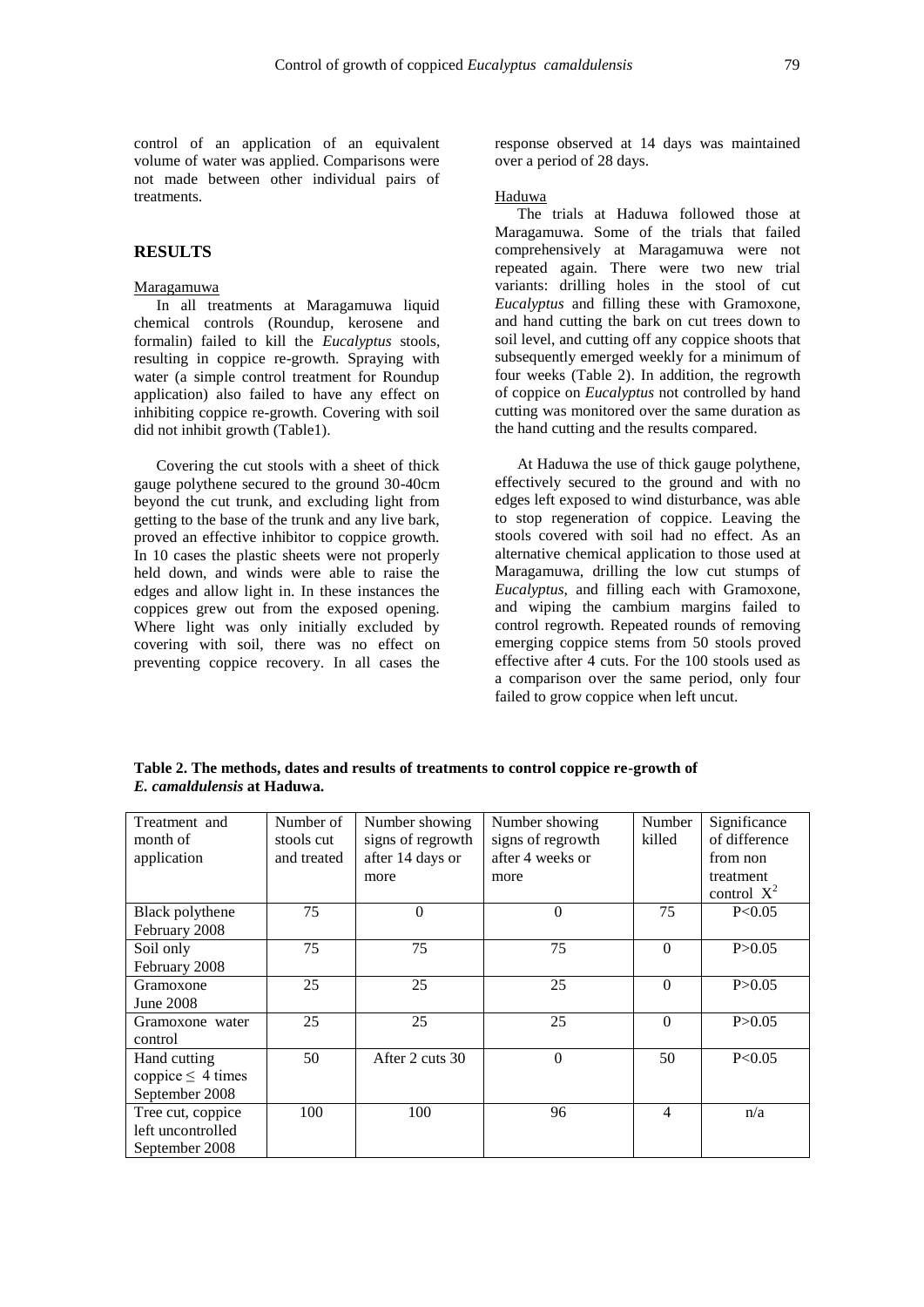# **DISCUSSION**

Fast-growing exotic tree species have frequently promised the potential for consistent high yields of timber for industrial or other uses and have been extensively planted in many continents. For the tobacco industry *Eucalyptus*  spp. have been extensively used to grow fuel for drying tobacco, and to reduce the demand for native tree species with higher societal and biodiversity value (Peedin, 1999). Where species or variety is correctly matched to a site, growth achieved can be impressive, as with many 30m or taller *E*. g*randis* in the up country.

In the Naula area, the choice of *E. camaldulensis* has proved to be problematic: yields have not been high, and the size and quality of timber trees do not compare at all well with *E. grandis*. From observations elsewhere in the district, very few of the extensive tracts of *E. camaldulensis* planted in line with Government advice are growing well, and many appear stunted by either climatic or edaphic conditions on all but the dampest and most fertile of soils, with the result that the poorly yielding coppice cycles may approximate 15-20 years, rather than the expected 7-10 years. Note that *E. camaldulensis* was reported as performing poorly in a series of trials in the dry zone (Vivekanandan, 1979), so that the disappointing growth in the area is in some senses unsurprising.

The combination of poor growth, high production costs per cubic metre of wood harvested, and the availability of sustainable cheap alternative fuels such as paddy husk, have meant that *Eucalyptus camaldulensis* is no longer attractive as a source of fuel and timber. In addition, the tendency for *Eucalyptus* to be water-hungry (Riha and McIntyre 1999), and with relatively poor associated biodiversity when compared to adjacent native forest has meant that for the study area, and most likely for others also, *Eucalyptus* have ceased to be a viable business crop. Unlike other agricultural and many tree crops, *Eucalyptus* do not die when cut to the ground. Their capacity to regrow from coppice or pollard is sometimes an attractive silvicultural option (Little and Gardner 2003), but controlling or killing coppicing stems can be problematic.

Finding a cost-effective, ecologically suitable, method of stump control is a potential problem for many locations with failing *Eucalyptus,* both in Sri Lanka and beyond. Curiously, given the widespread planting of *Eucalyptus* around the world, there is a limited, and contradictory, literature on methods of *Eucalyptus* control, much of which is based on the blue gum *Eucalyptus globulus* in California.

Morze (1971) noted that *Eucalyptus* were relatively robust in their response to chemical control, and might require several direct applications to standing trees, and that cutting and subsequent applications was preferred. Little and van den Bergh (2007) found good (88-95%) success rate for Glyphosate or metsulfuronmethyl when applied to stumps of *E. Macarthurii*, and Little (2003) found up to 90% success with a range of chemicals on cut *E. grandis* in South Africa*.* Leitner (1984) noted the limited effectiveness of Roundup, even when attempting to account for possible errors in formulation or application. Stott and Parker (1995) and Ballard and Nowak (2006), Troth *et al.* (1986) and Zedaker *et al.* (1987) found a high degree of variability of responses to Glyphosate in hardwoods, with success varying between seasons according to tree species. Given the failure rate in the current study it is worth noting that a two year study of mortalities on cut stumps treated with Glyphosate at different times of year gave broadly similar results of between 49% and 56% (growth period) and 46% and 66% mortality (dormant period) (Zedaker *et. al.*, 1986). The current study took place in early summer, when growth might be expected to be vigorous, and later in the year when chemical or physical control might also be expected to be effective.

Given the potential for the coppice to shade out other tree saplings – in an area next to the Haduwa plot coppice re-growths averaged 3.5m after one year, based on photographic inspection- leaving for this period would be unsuitable in the current study area as return to native forest is sought. From the trials it was clear that coppice growth started within a few days of a tree being cut, and could exceed 1 m within a period of 4 weeks, with re-growth coming from multiple, coppice stems. Note, individual data on stump growth rates were not collected. Ballard and Nowak (2006) reviewed the variation of responses according to concentrations used, noting that frequency of application was as important as concentration in helping to raise mortality levels. In the current study the lack of repeated applications may have been a critical factor in affecting mortality rates. Whether the failure of chemical agents in the current experiment was due to insufficient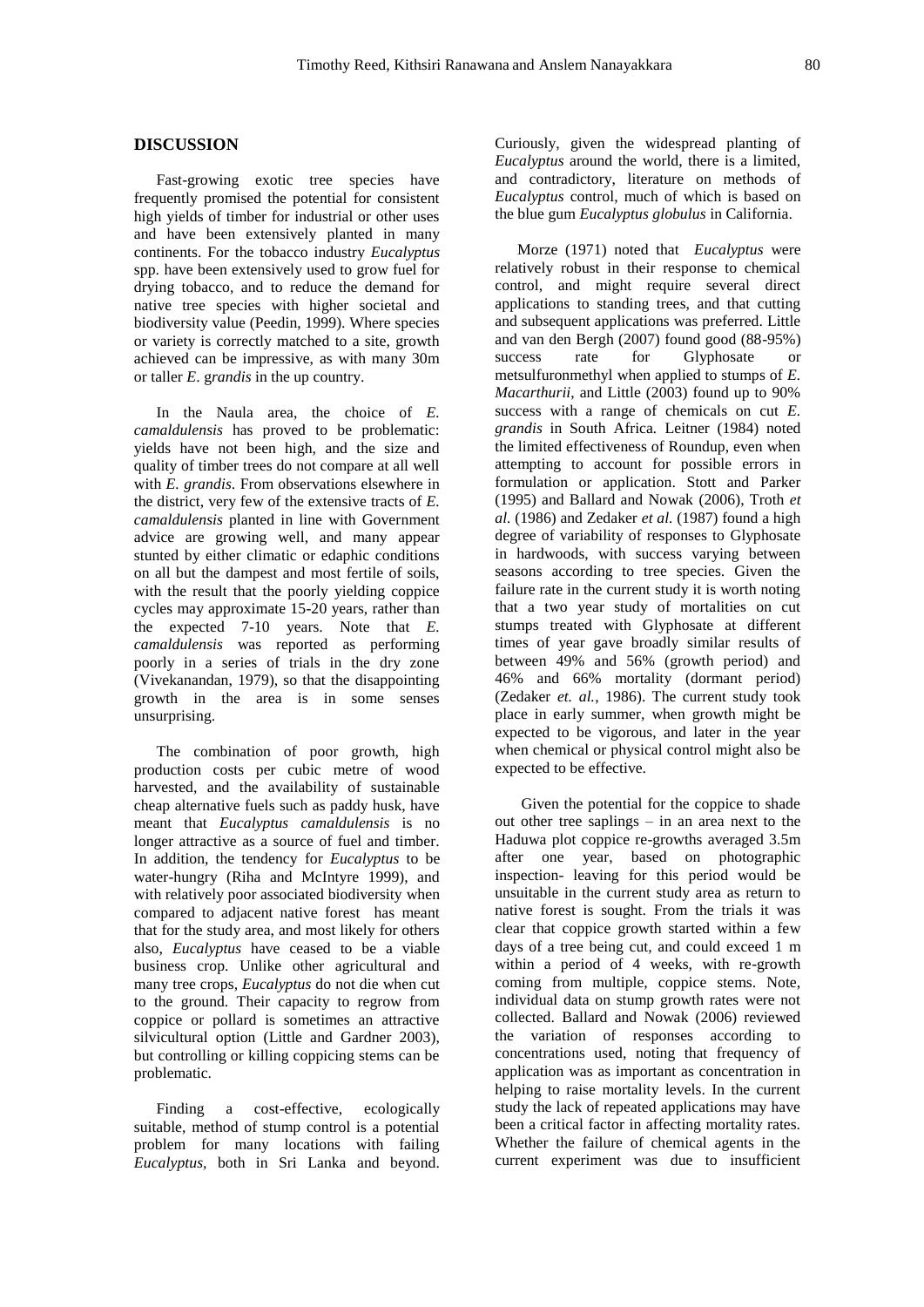application (although the recommended guidance for use was followed), timing in the year, or an unknown cause is unclear.

Even if effective, chemicals are relatively expensive if applied over extensive tracts of

cleared plantations (Table 3), but according the determination of a suitable spray regime might still be less than cutting by hand. Costs for each method were based on time and local costs of materials and labour (at Sri Lankan rates) required to carry out each round of treatment.

**Table 3. Comparative costs of attempting to control** *Eucalyptus* **regrowth at Maragamuwa and Haduwa. (Costs represent labour and materials after initial tree clearance.)**

| <b>Treatment</b>                   | Number of<br>stools cut and | Mean cost per hectare at Jan 2009 costs |          |              |  |
|------------------------------------|-----------------------------|-----------------------------------------|----------|--------------|--|
|                                    | treated                     | £ UK                                    | \$US     | Rs Sri Lanka |  |
| Hand cutting/pulling 4             | 50                          | 62                                      | 89       | 10,591       |  |
| times                              |                             |                                         |          |              |  |
| Black polythene                    | 50                          | 45                                      | 64       | 7,616        |  |
| Kerosene*                          | 25                          | 44                                      | 62       | 7,378        |  |
| $Roundup*$                         | 25                          | 40                                      | 57       | 6,783        |  |
| Soil only*                         | 24                          | 31                                      | 45       | 5,355        |  |
| Roundup water control*             | 50                          | 30                                      | 44       | 5,236        |  |
| Gramoxone*                         | 24                          | 2.15                                    | 3.36     | 400          |  |
| Formalin*                          | 25                          | 2.86                                    | 4.20     | 500          |  |
| Coppice re-growth<br>uncontrolled* | 100                         | $\theta$                                | $\Omega$ | $\theta$     |  |

\* Control of coppice re-growth ineffective

Non chemical control has several potential advantages: it is targeted, it does not require heavy investment and technology, and is highly localised, with fewer immediately obvious sideeffects. The use of heavy gauge polythene to control light access to the cut trunk base – trunks were typically cut to within 10- 20 cm of the ground or lower- was designed to both stop photosynthesis and also physically limit shoot growth. Where the plastic was well weighted down, no coppices were able to push through the cover, and all stems that had started to grow failed. Where the plastic cover was poorly restrained, light acted to stimulate growth and coppice shoots grew on the open side. Although plastic sheets were effective, and can be re-used (heavy gauge polythene showed little mechanical damage after a year), there is a requirement for regular monitoring, and an initial out lay and supervision during the month or so needed to confirm effective control of coppice shoots. Polythene was left in place for more than a year, with no signs of regrowth from casual visits. Subsequent removal was carried out as part of normal site maintenance, with minimal time input and was not costed separately. If additional labour were costed separately, this would suggest manual control as the most cost-effective form of control where

chemicals were ineffective. Although initial coppice regrowth is vigorous, if all shoots pulled from the tree base or are cut, subsequent regrowth is less strong, and 4 rounds of cutting or pulling is enough to kill the stump and stop regrowth. This method has the advantage that it requires low skill, no chemical inputs, and can be applied across a wide range of circumstances. Leaving cut tree stools to regrow tends to result in coppice recovery, although in four cases in each location the stress of cutting the trunk low to the ground (10-20 cm) and the removal of the trunk and material around the tree, exposing the stool to hot sunlight, did lead to death.

From a practical perspective, controlling by cutting or pulling, or polythene are both effective, but cutting is potentially the more expensive per hectare, assuming four cuts are needed, and also that the polythene could be reused again elsewhere. If a high proportion of the coppice stools are killed after three cuts, then costs for the two methods will be approximately similar (Table 3). The exact choice will be determined by practicality: labour availability and costs and the ability to hold down plastic around the stumps. Increases in labour or material costs can be expected to vary from place to place and over time. An additional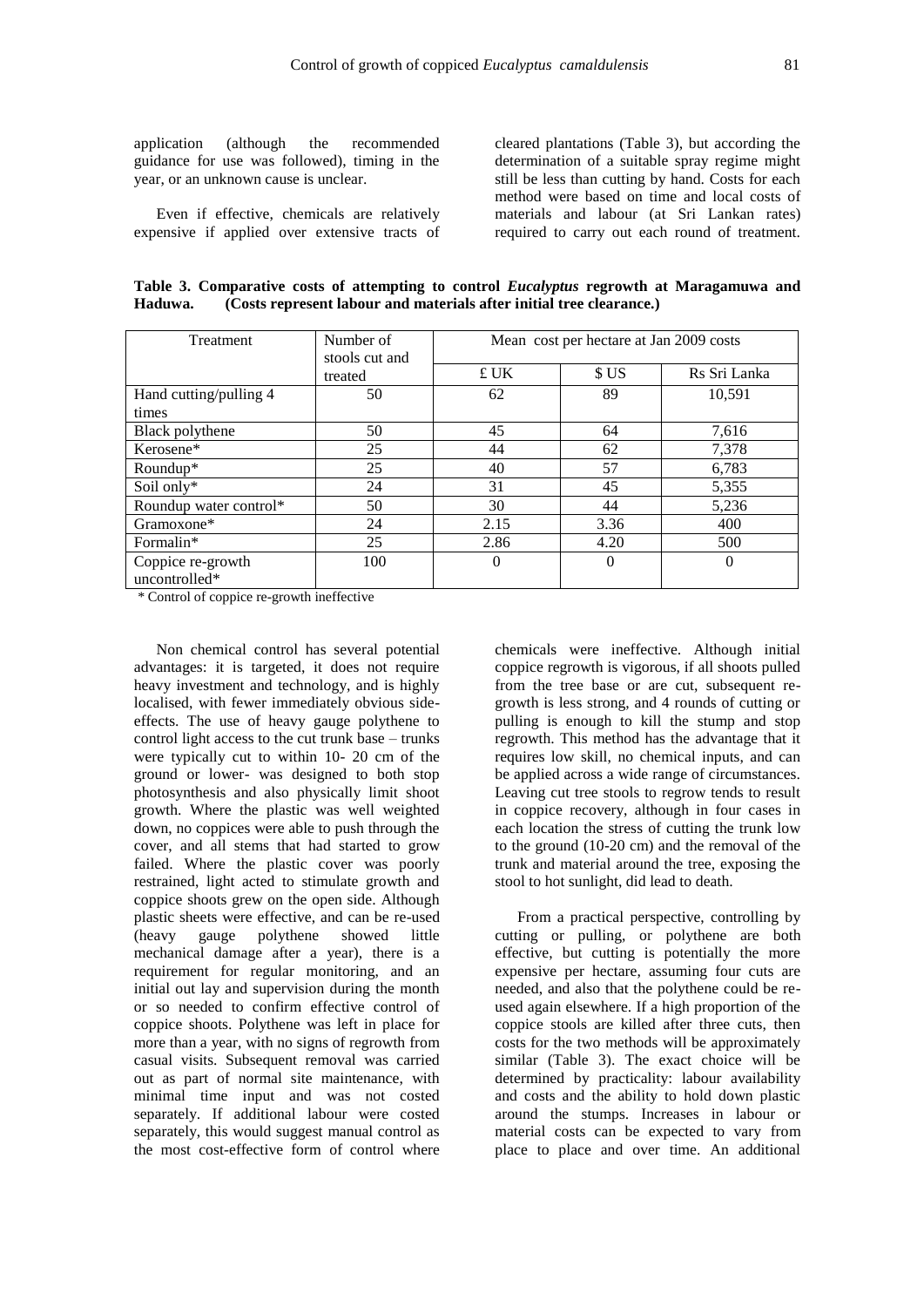complication of polythene-based control would be the visual impact, as well as subsequent recycling needs.

From a biodiversity standpoint, the failure of chemical control methods may be positive, especially where there is a risk both to the plant and animal communities in the immediate vicinity of the stumps and to locations where there is a chance of surface runoff entering into water courses. Additionally, because it does not rely on dry conditions (chemical applications cannot be used effectively in rainy conditions) physical control extends the period of the year when cutting and control can be undertaken, although it would be expected that if the plastic option is used then heat stress in the dry season under thick black plastic squares in a period of soil water deficit would be especially effective. Increased efficacy in hot periods might equally apply to other methods if repeated with sufficient frequency, but at potentially higher cost.

# **ACKNOWLEDGEMENTS**

This work was carried out in the plantations of Ceylon Tobacco Company. We thank them for providing access to the areas and for logistical support. We also thank the anonymous reviewers for their valuable comments which helped to improve the manuscript.

## **REFERENCES**

Ballard, B.D. and C.A. Nowak (2006). Timing of cut-stump herbicide applications for killing hardwood trees on power line rights-of-way. *Arboriculture & Urban Forestry* **32**:118-125.

Connelly, S. (1990). *Eucalyptus* species and provenance trials in the dry zone. *The Sri Lanka Forester* **14**: 53-67.

Leitner, B.M. (1984). *Eucalyptus control proposal Jepson Prairie Reserve*. Unpublished report. The Nature Conservancy, California Field Office, 785 Market Street, 3rd Floor, San Francisco, CA 94103.

Little, K.M. (2003). Killing *Eucalyptus grandis* cut stumps after multiple coppice rotations in the KwaZulu-Natal midlands, South Africa. *Southern African Forestry Journal* **199**: 7-14.

Little, K.M. and R. A. W. Gardner **(**2003). Coppicing ability of 20 *Eucalyptus* species grown at two high-altitude sites in South Africa. *Can. J. For. Res***. 33**: 181–189.

Little, K.M., and van den Berg, J., (2007) Comparison Of Different Herbicides For Single Stem *Eucalyptus Macarthurii* Cut Stump Control. *Journal of Tropical Forest Science,* **19** :13-17.

Morze, J. (1971). Chemical control of *Eucalyptus* species. *Forestry in South Africa* **12**:49-53.

Munasinghe, J.E. (2003). State of Forest Genetic Resources Conservation and Management in Sri Lanka. Forest Genetic Resources Working Papers. In: *Working Paper FGR/66E*. Forest Resources Development Service, Forest Resources Division. FAO, Rome. Pp. 1-27.

Peedin, G.F. (1999). Production practices: fluecured tobacco. In: D.L. Davis and M.T. Nielsen (Eds.), *Tobacco production, chemistry and technology.* Blackwell Science, Oxford. Pp. 104- 142.

Perera, G.A.D. (1998). Commercial viability of forest plantations in Sri Lanka. In: *Proceedings of the fourth annual forestry and environment symposium 1998.* University of Sri Jayewardenepara. Pp: 30.

Pryor, L.D. (1964). Report on afforestation with Eucalyptus in Sri Lanka. *Sri Lanka Forester* **6**: 95-100.

Ranatunga, M.S. (1964). Study of the fibre length of *E. grandis* grown in Sri Lanka. *Sri Lanka Forester* **8**: 1-4, 101-11295

Riha, S.J. and McIntyre, B.D. (1999). Water management with hedgerow agroforestry systems. In: L.E. Buck, J.P. Lassoie and E.C.M. Fernandes (Eds.), *Agroforestry in sustainable agricultural systems.*CRC Press, Boca Raton. Pp.47-66.

Stott, W.H and Parker, R. (1995). *Chemical control for woody plants, stumps and trees*. Washington State University. Washington

Troth, J.L., Lowery, R.F. and Fallis, F.G. (1986). Herbicides as cut-stump treatments during precommercial thinning. In: *Proceedings of the 39th Annual meeting of the Southern Weed Science*